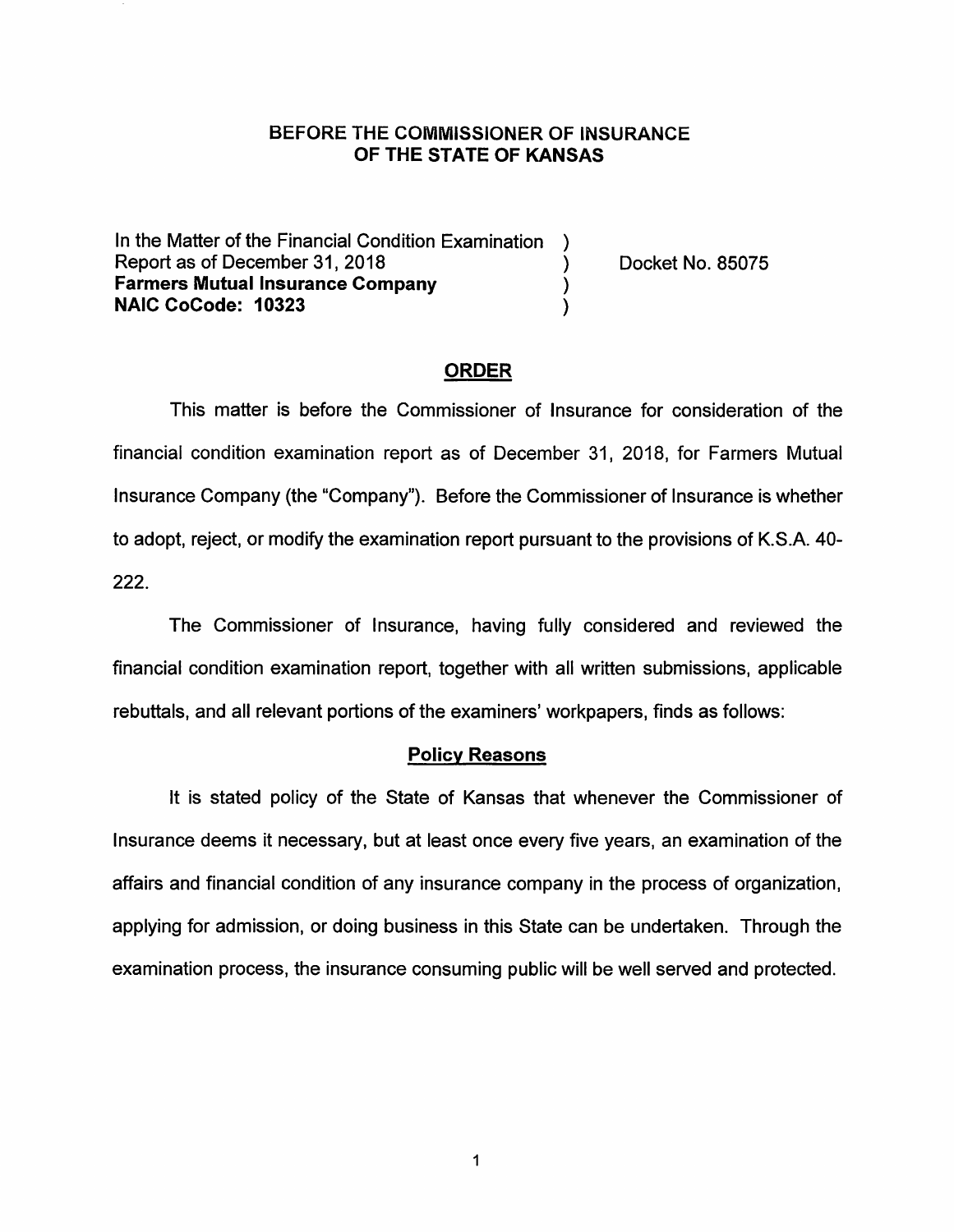#### **Findings of Fact**

1. The Commissioner has jurisdiction over this matter pursuant to K.S.A. 40- 222.

2. The Kansas Insurance Department undertook an examination of Farmers Mutual Insurance Company and completed that examination on July 2, 2020.

3. On July 17, 2020, the examiner-in-charge tendered and filed with the Kansas Insurance Department a verified written report of the examination within thirty (30) days following completion of the examination.

4. Following receipt of the verified report, the Kansas Insurance Department transmitted the report to Farmers Mutual Insurance Company on August 7, 2020, with a duly executed notice advising the Company of its opportunity to prepare and submit to the Kansas Insurance Department a written submission or rebuttal with respect to any and all matters contained in the report. The Department further advised the Company that any written submission or rebuttal needed to be filed with the Kansas Insurance Department no later than thirty (30) days after receipt of the verified report.

5. Farmers Mutual Insurance Company filed a written submission accepting the verified report on August 21, 2020. The Company's acceptance was subject to the correction of two minor errors, which the Kansas Insurance Department subsequently corrected.

6. Within thirty (30) days of the end of the time period allowed for written submission or rebuttal, the Commissioner of Insurance fully reviewed the report, together with all written submissions and rebuttals provided by Farmers Mutual Insurance Company. The Commissioner of Insurance further reviewed all relevant workpapers.

2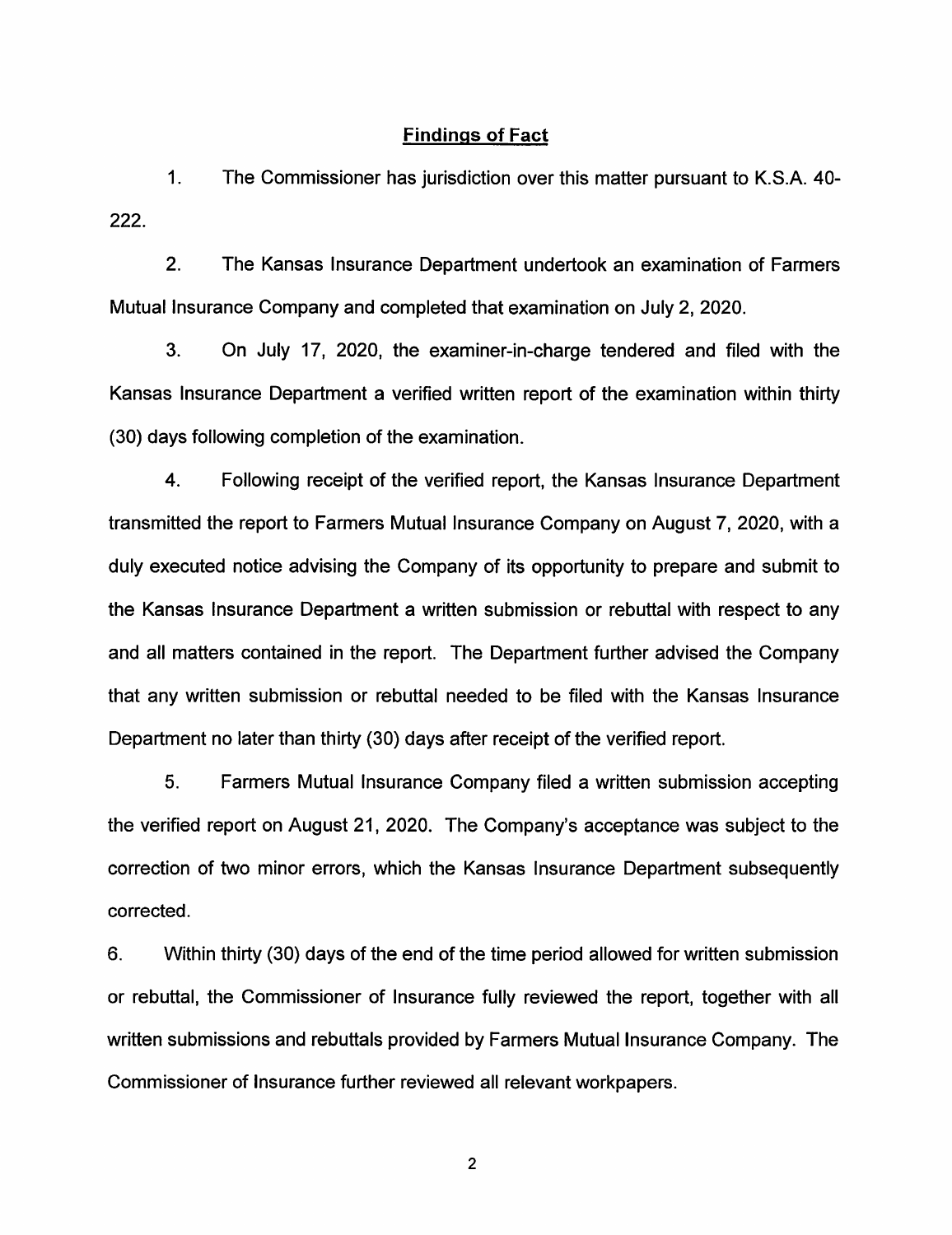7. No other written submissions or rebuttals were submitted by Farmers Mutual Insurance Company.

## **Conclusion of Law**

8. K.S.A. 40-222(k)(2) provides:

"Within 30 days of the end of the period allowed for the receipt of written submissions or rebuttals, the commissioner shall fully consider and review the report, together with any written submissions or rebuttals and any relevant portions of the examiners workpapers and enter an order:

- (A) Adopting the examination report as filed or with modification or corrections. If the examination report reveals that the company is operating in violation of any law, regulation or prior order of the commissioner, the commissioner may order the company to take any action the commissioner considers necessary and appropriate to cure such violations; or
- (8) rejecting the examination report with directions to the examiners to reopen the examination for purposes of obtaining additional data, documentation or information, and refiling pursuant to subsection (k); or
- (C)call and conduct a fact-finding hearing in accordance with K.S.A. 40-281 and amendments thereto for purposes of obtaining additional documentation, data, information and testimony."
- 9. Based upon the Findings of Fact enumerated in paragraphs #1 through #7

above, the financial condition examination report as of December 31, 2018, of Farmers

Mutual Insurance Company should be adopted.

10. This Order constitutes the Final Order in this matter.

### **IT IS THEREFORE, BY THE COMMISSIONER OF INSURANCE, ORDERED THAT:**

1. The financial condition examination report as of December 31, 2018, of the

Farmers Mutual Insurance Company is adopted.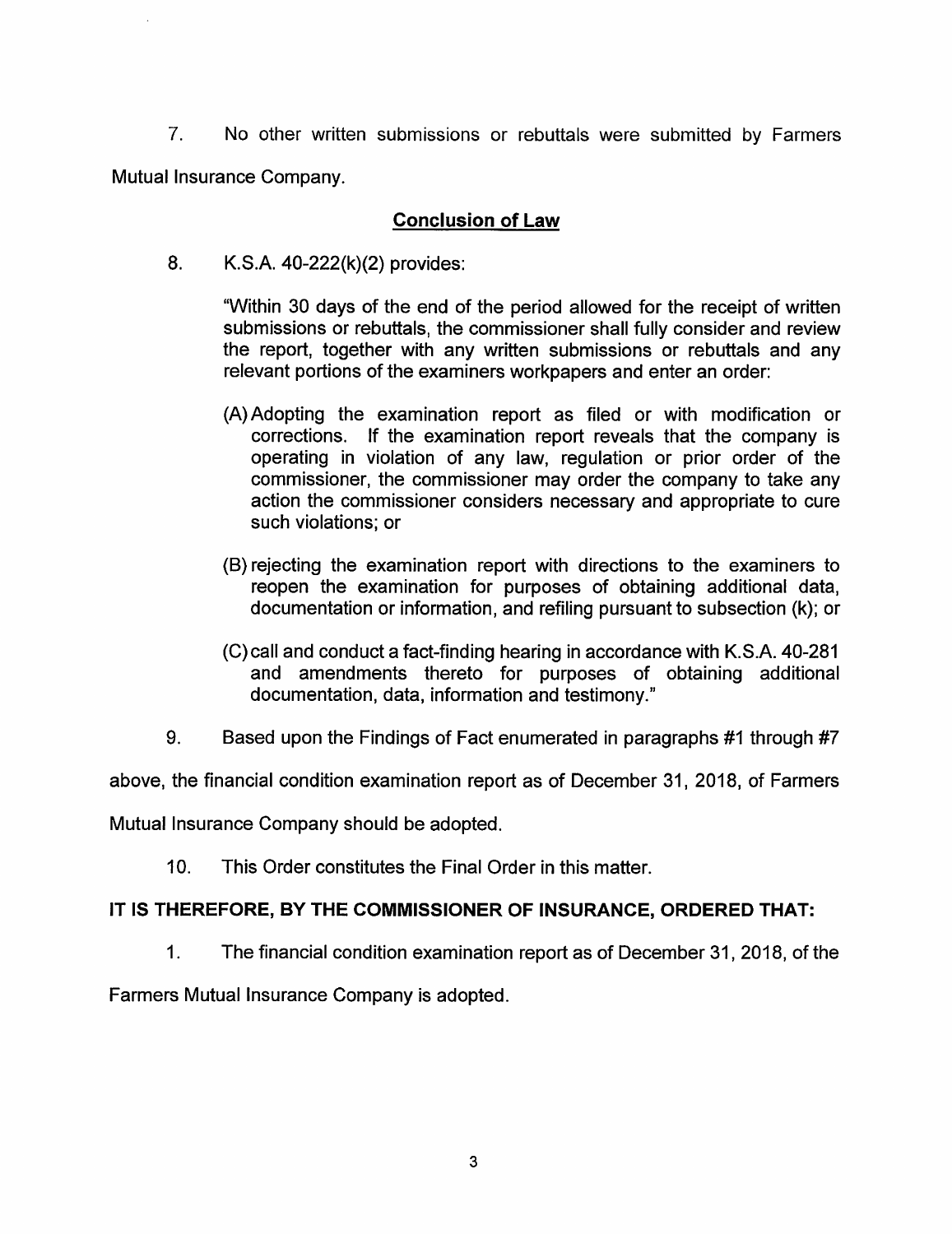2. The Commissioner of Insurance retains jurisdiction over this matter to issue any and all further Orders deemed appropriate or to take such further action necessary to dispose of this matter.

3. Within thirty (30) days of the issuance of the adopted report, the Company shall file affidavits executed by each of its directors stating under oath that they have received a copy of the adopted report and related orders.

4. The Commissioner of Insurance shall hold the content of the examination report as private and confidential information for a period of thirty (30) days. Thereafter, the Commissioner may open the report for public inspection so long as no court of competent jurisdiction has stayed its publication.

IT IS SO ORDERED THIS  $\frac{10^{14}}{10^{14}}$  DAY OF  $\frac{10}{10^{14}}$  , 2020 IN THE CITY OF **TOPEKA, COUNTY OF SHAWNEE, STATE OF KANSAS.** 



Inist

Schmidt Commissioner of Insurance

Approved by the Kansas Insurance Department Legal Division

Paige Blevins Staff Attorney